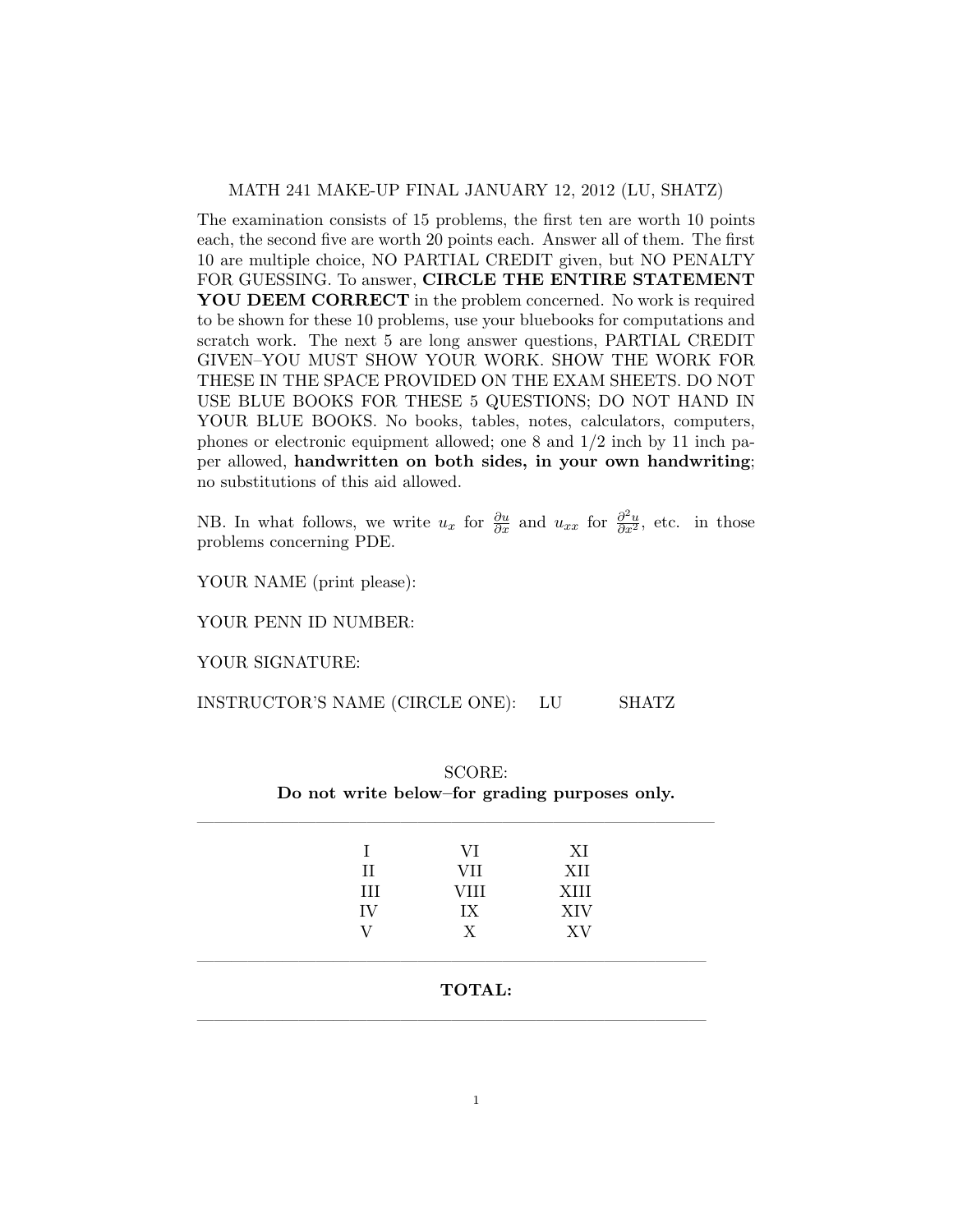I) If  $\gamma$  is the ellipse  $\frac{x^2}{9} + \frac{y^2}{2} = 1$ , traced counterclockwise, evaluate  $\oint_{\gamma}$  $cos^2(\pi i z)$  $\frac{cos^2(\pi i z)}{z^2 - iz + 2} dz.$ 

- a)  $\pi/3$
- b)  $-2\pi/3$
- c)  $0$
- d)  $-4\pi$
- e)  $4\pi/3$
- II) If  $g(x) = 3$  for  $-\pi \le x < 0$  and  $g(x) = 0$  for  $0 \le x < \pi$  and if

we extend g to be  $2\pi$  periodic, then when we expand  $g(x)$  in a complex Fourier Series  $\sum_{k=-\infty}^{\infty} c_k e^{ikx}$ , we find the limit

$$
\lim_{R \to \infty} \sum_{k=-R}^{R} c_k
$$

equals

- a)  $\frac{2}{\pi}$
- b) 0
- c)  $2\pi$
- d)  $1/2$
- e) 3/2

III) The complex function  $f(z) = z \cot^2 z$  is defined for  $z \neq 0$  near  $z = 0$ .

- a)  $z = 0$  is a pole of order 2 with residue 0
- b)  $z = 0$  is a removable singularity with residue 0
- c)  $z = 0$  is an essential singularity with residue  $1/6$
- d)  $z = 0$  is a pole of order 3 with residue  $1/6$
- e)  $z = 0$  is a pole of order 1 with residue 1.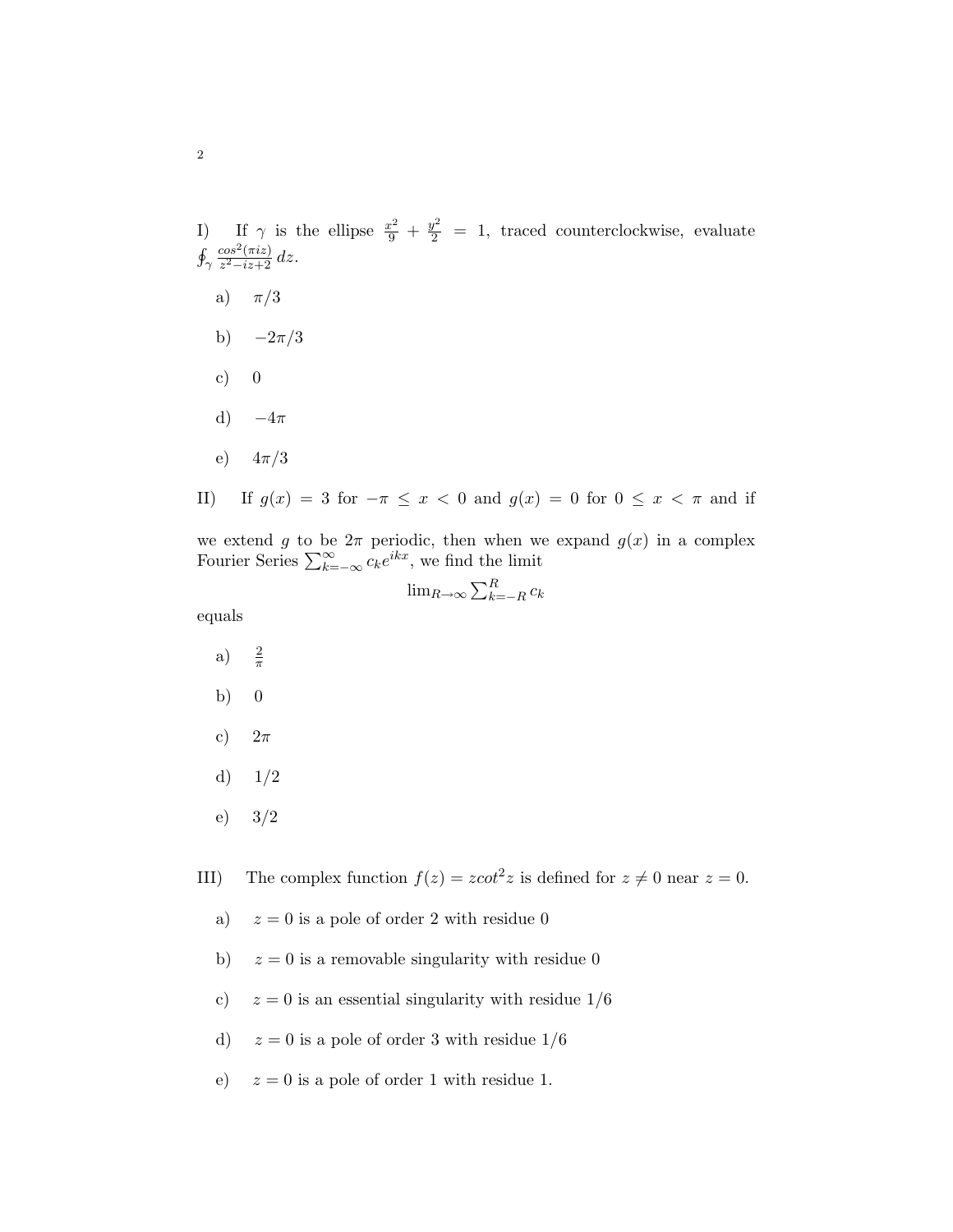IV) For the Sturm-Liouville Problem

$$
y'' + \lambda y = 0, \ \ y'(0) = y(2) = 0,
$$

the eigenvalues are:

a) 
$$
\lambda = \frac{k\pi}{4}, k \text{ odd}
$$

b)  $\lambda = \frac{k\pi}{8}$  $\frac{2\pi}{8}$ , k odd

c) 
$$
\lambda = \frac{k^2 \pi^2}{4}
$$
, k odd

d) 
$$
\lambda = \frac{k^2 \pi^2}{16}, k \text{ odd}
$$

$$
e) \quad \lambda = k^2 \pi^2, k \text{ odd.}
$$

V) Consider the function  $f(x) = |x|$  for  $-\pi < x \leq \pi$ . We extend f to be  $2\pi$  periodic and compute its Fourier Series

 $\frac{a_o}{2} + \sum_{k=1}^{\infty} a_k cos(kx) + b_k sin(kx).$ Then the sum of the infinite series  $\sum_{k=1}^{\infty} a_k^2 b_k^2$  is:

- a) 1
- b)  $\frac{-\pi}{2}$
- c)  $0$
- d)  $\frac{-\pi}{4}$
- e)  $2\pi$ .

VI) Consider the heat equation  $u_t = u_{xx}$  with boundary values  $u(0, t) =$  $u(\pi, t) = 0$  and with initial condition  $u(x, 0) = \sin(3x)$ . Then  $u(\frac{\pi}{6})$  $\frac{\pi}{6}, \frac{1}{2}$  $(\frac{1}{2})$  is:

- a)  $exp(-9/2)$
- b)  $exp(-7/2)$
- c)  $exp(-5/2)$
- d)  $exp(-3/2)$
- e)  $exp(-1/2)$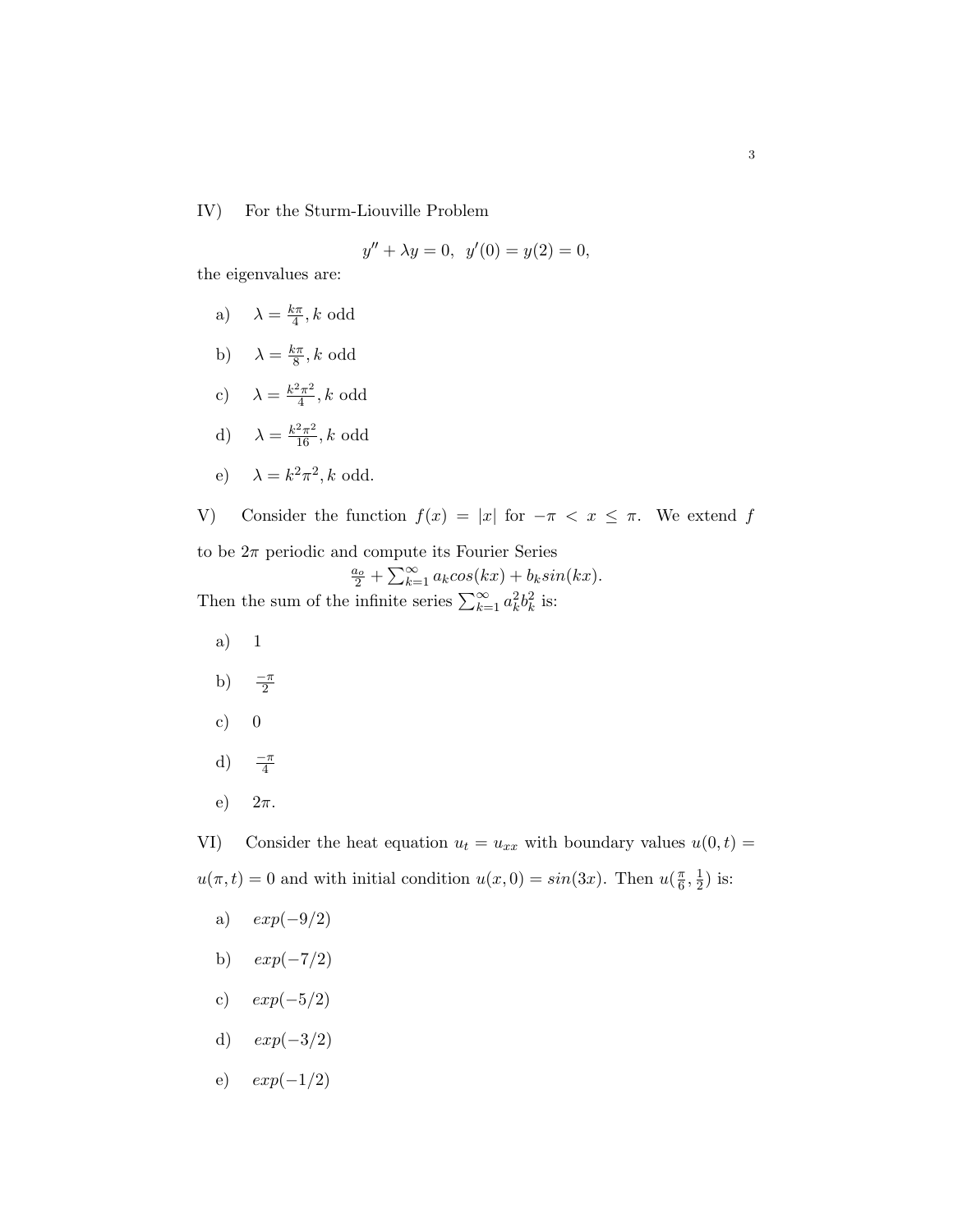VII) Consider Laplace's PDE:  $u_{xx} + u_{yy} = 0$ , with three different sets

of boundary conditions:

$$
(BC1): u(0, y) = 0, u(1, y) = y, u(x, 0) = 0, u(x, 1) = -2x,(BC2): u(0, y) = 0, u(1, y) = -y, u(x, 0) = u(x, 1) = 0,(BC3): u(0, y) = u(1, y) = 0, u(x, 0) = 0, u(x, 1) = -x.
$$

Write  $u_2$  for a solution with  $(BC_2)$  and  $u_3$  for a solution with  $(BC_3)$ . Which combination below satisfies the DE and  $(BC<sub>1</sub>)$ ?

- a)  $2u_3 u_2$
- b)  $2u_2 u_3$
- c)  $u_2 + u_3$
- d)  $u_3 u_2$
- e)  $2u_2 + u_3$

VIII) Consider three curves (all traced counter clockwise):

 $\gamma_1 : |z| = 2, \gamma_2 : |z - i| = 2, \gamma_3 : |z - \pi| = 2.$ Define  $I_k$  as  $\oint_{\gamma_k} z^3 exp(\frac{-1}{z^2})$  $\frac{-1}{z^2}$ ) dz, with  $k = 1, 2, 3$ . Then:

- a)  $I_1 = I_2 \neq I_3$
- b)  $I_2 = I_3 \neq I_1$
- c)  $I_1 \neq I_2 \neq I_3 \neq I_1$
- d)  $I_1 = I_3 \neq I_2$
- e)  $I_1 = I_2 = I_3$ .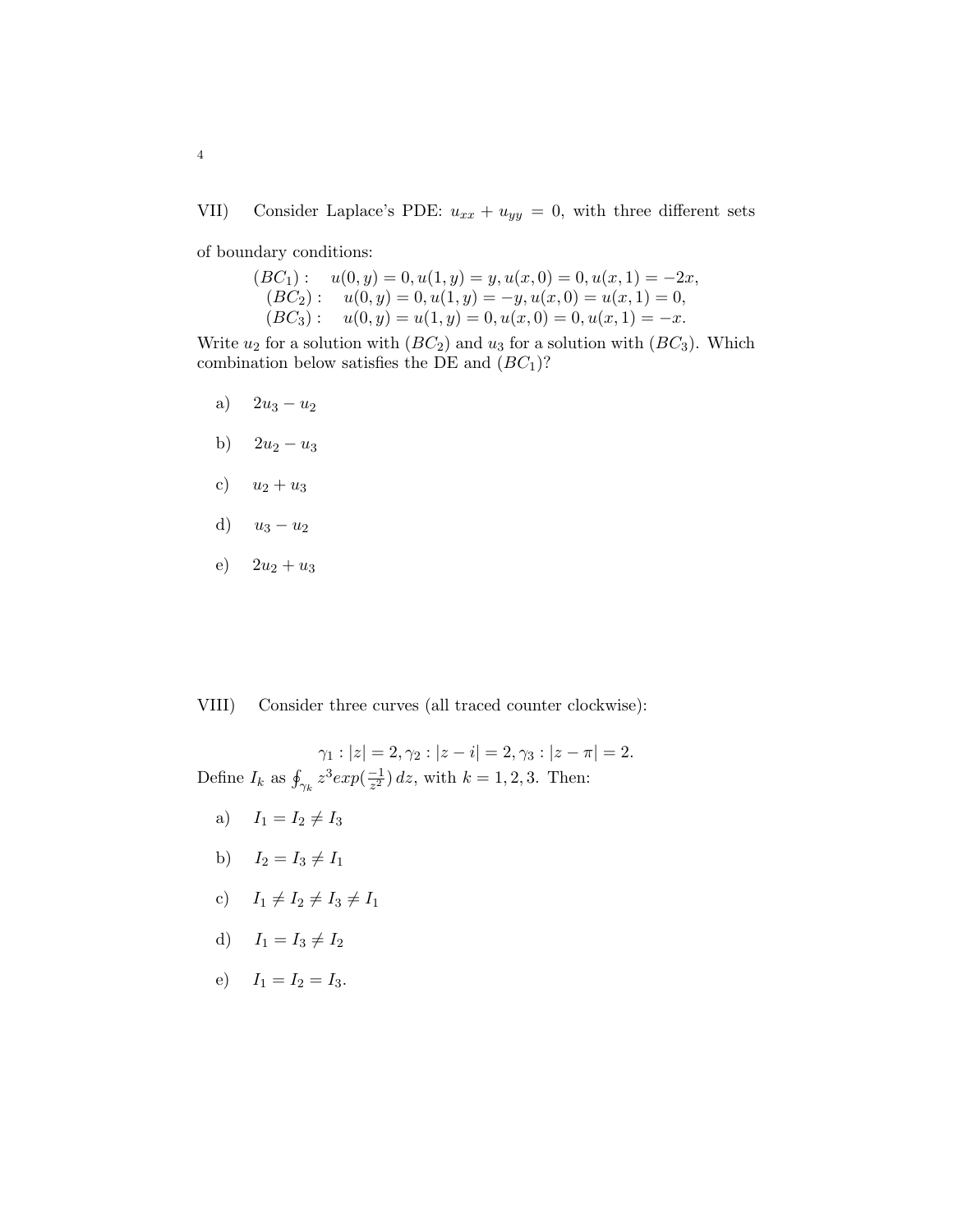IX) We expand the function  $f(x) = 0$  for  $-\pi < x < 0$  and  $f(x) = 1$  for  $0 < x < \pi$  in a real Fourier Series:  $\frac{a_o}{2} + \sum_{k=1}^{\infty} a_k \cos kx + b_k \sin kx$ . Then the value of the series  $a_o + \sum_{k=1}^{\infty} a_k^2 b_k$  equals:

- a)  $3\pi$
- b)  $2\pi$
- c) 2
- d)  $\pi$
- e) 1.

X) Consider the Sturm-Liouville Problem on [1, 2] given by

 $x^2y'' + (\lambda - x^3)y = 0$  and certain boundary conditions. The eigenfunctions,  $f_j(x)$ , satisfy an orthogonality relation

$$
\int_{1}^{2} f_{j}(x) f_{k}(x) w(x) dx = 0, j \neq k.
$$

Then  $w(x)$  equals:

- a)  $x$
- b) 1
- c)  $1/x$
- d)  $\frac{1}{x^2}$
- e) <sup>1</sup>  $\frac{1}{x^3}$

## THE NEXT 5 PROBLEMS ARE LONG ANSWER–WORK IS REQUIRED TO BE SHOWN ON THE EXAM SHEETS–NOT IN YOUR BLUE BOOKS.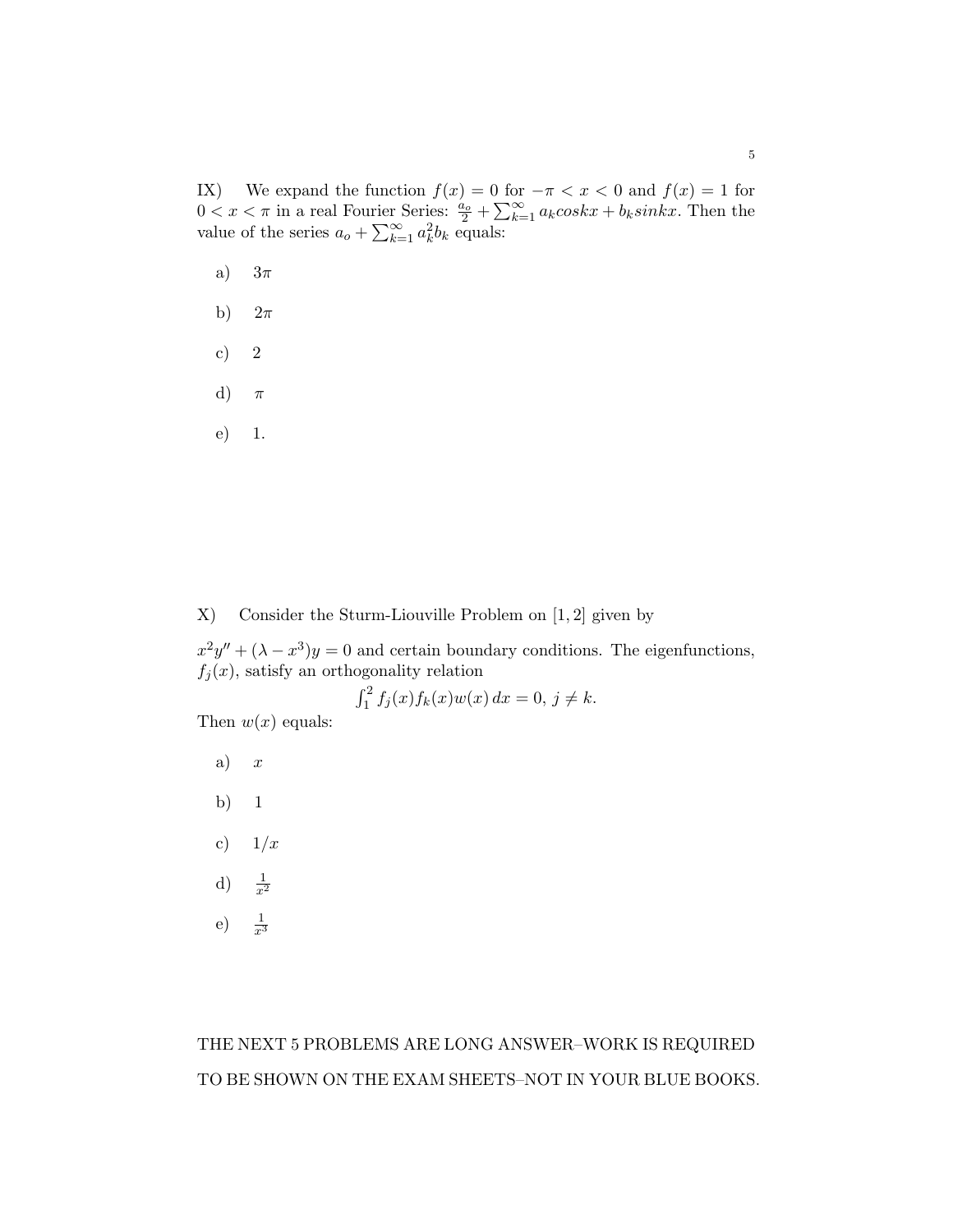XI) Compute the integral  $\int_0^\infty$  $\frac{\cos 6x}{x^2+9} dx$ .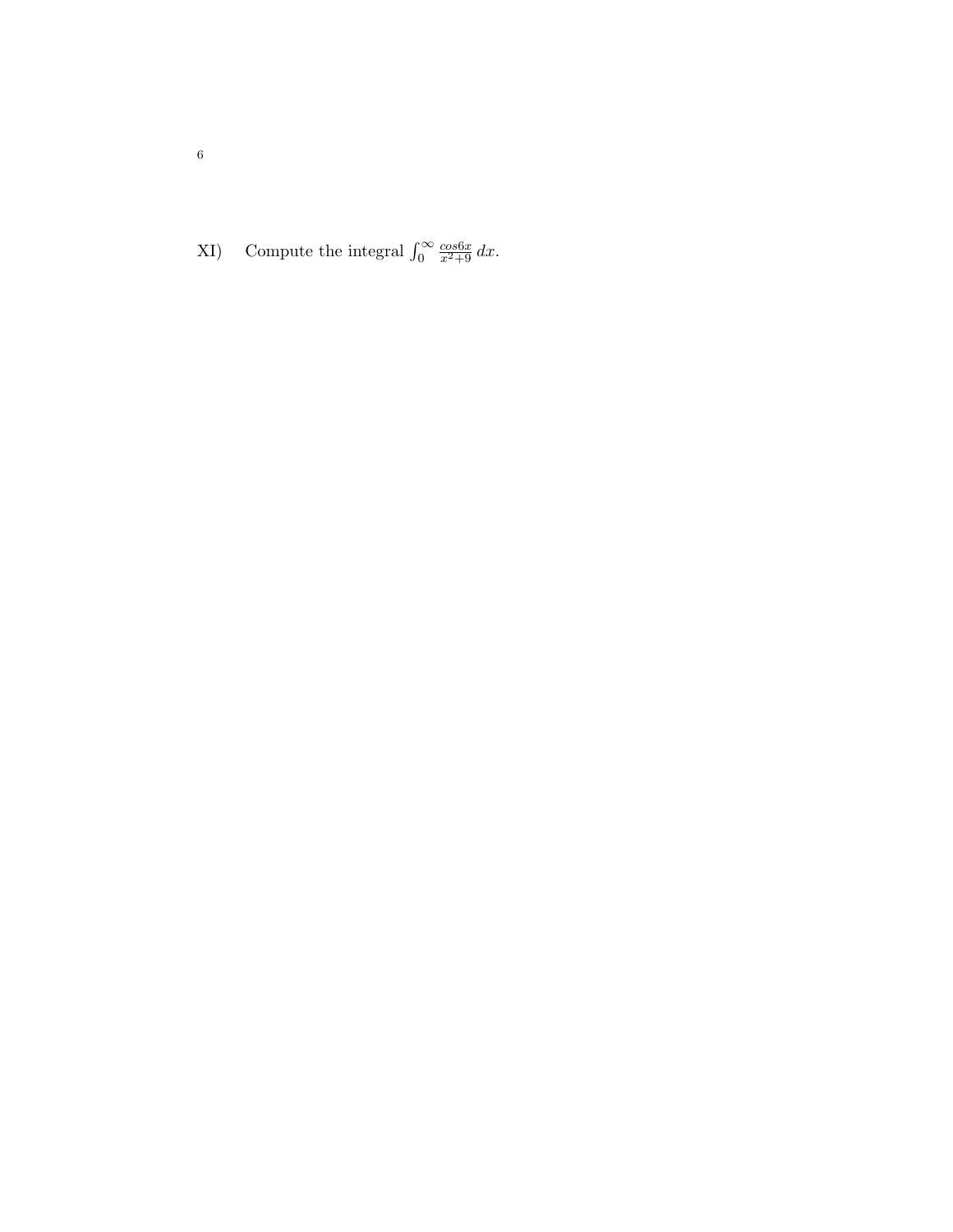XII) Let  $u(x, y)$  be a harmonic function (that is, it satisfies Laplace's DE:  $\Delta u = u_{xx} + u_{yy} = 0$ ) in the infinite strip:  $0 < x < \pi$ ,  $y \le 0$  and say it satisfies the partial boundary conditions:  $u(0, y) = u(\pi, y) = 0$  and  $u(x, y)$ is bounded as  $y \to -\infty$ .

a) Find the general solution with just these partial boundary conditions.

b) Now assume the last boundary condition  $u(x, 0) = 5sin 14x$ . What is the explicit solution with all boundary conditions satisfied?

c) What is the value of  $u(x, y)$  along the midline when  $x = \pi/2$ ?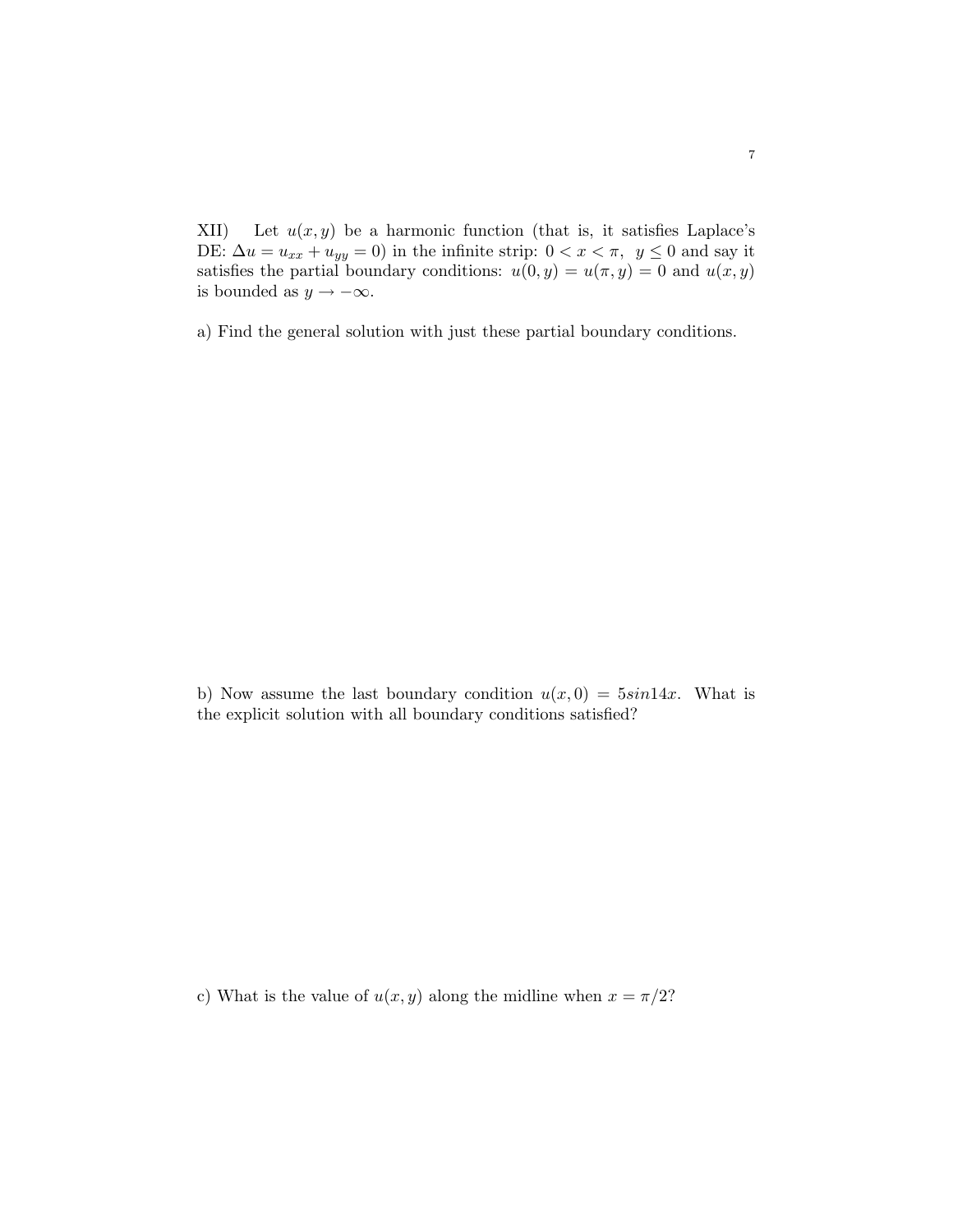XIII) Consider the modified wave equation  $u_{tt} = u_{xx} + cos x$  on the interval  $[0, \pi]$ . It has a special solution  $u(x, t) = cos x$ . a) Solve this DE with the boundary conditions:  $u(0,t) = 1, u(\pi, t) = -1$ .

b) If now initial conditions are given:  $u(x, 0) = \cos x$  and  $u_t(x, 0) = 1$ , explicitly find the solution,  $u(x, t)$ , of the problem.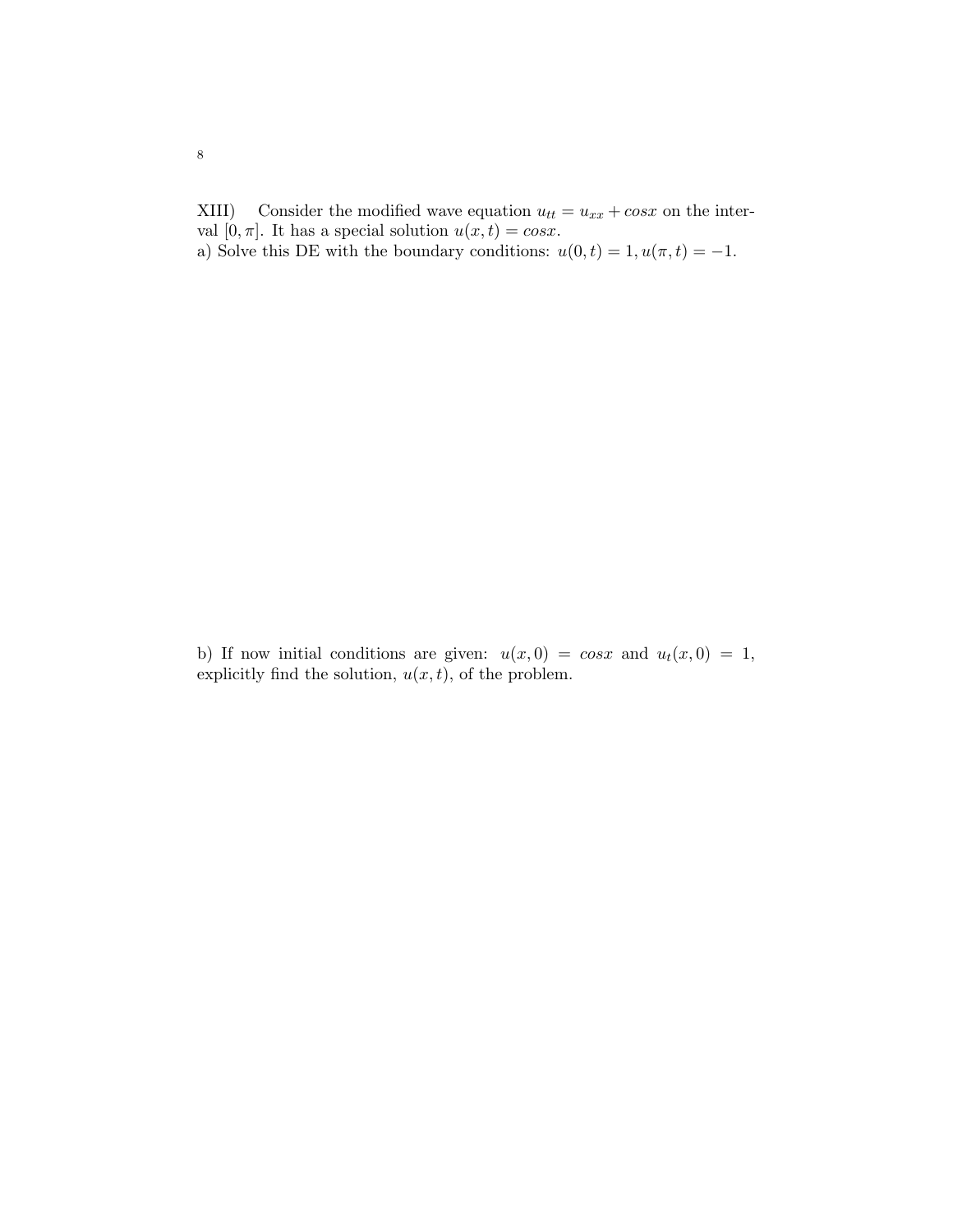XIV) Given  $f(x) = x$  on  $[0, \pi]$ , we extend it to be an even function  $(f(-x) = f(x))$  on  $[-\pi, \pi]$ .

a) Compute its Fourier Series on  $[-\pi,\pi].$ 

b) What is the sum of the series  $1 + \frac{1}{3^2} - \frac{1}{5^2}$  $rac{1}{5^2} - \frac{1}{7^2}$  $\frac{1}{7^2} + \frac{1}{9^2}$  $\frac{1}{9^2} + \frac{1}{11^2} - \frac{1}{13^2} - \frac{1}{15^2} + \cdots$ ?